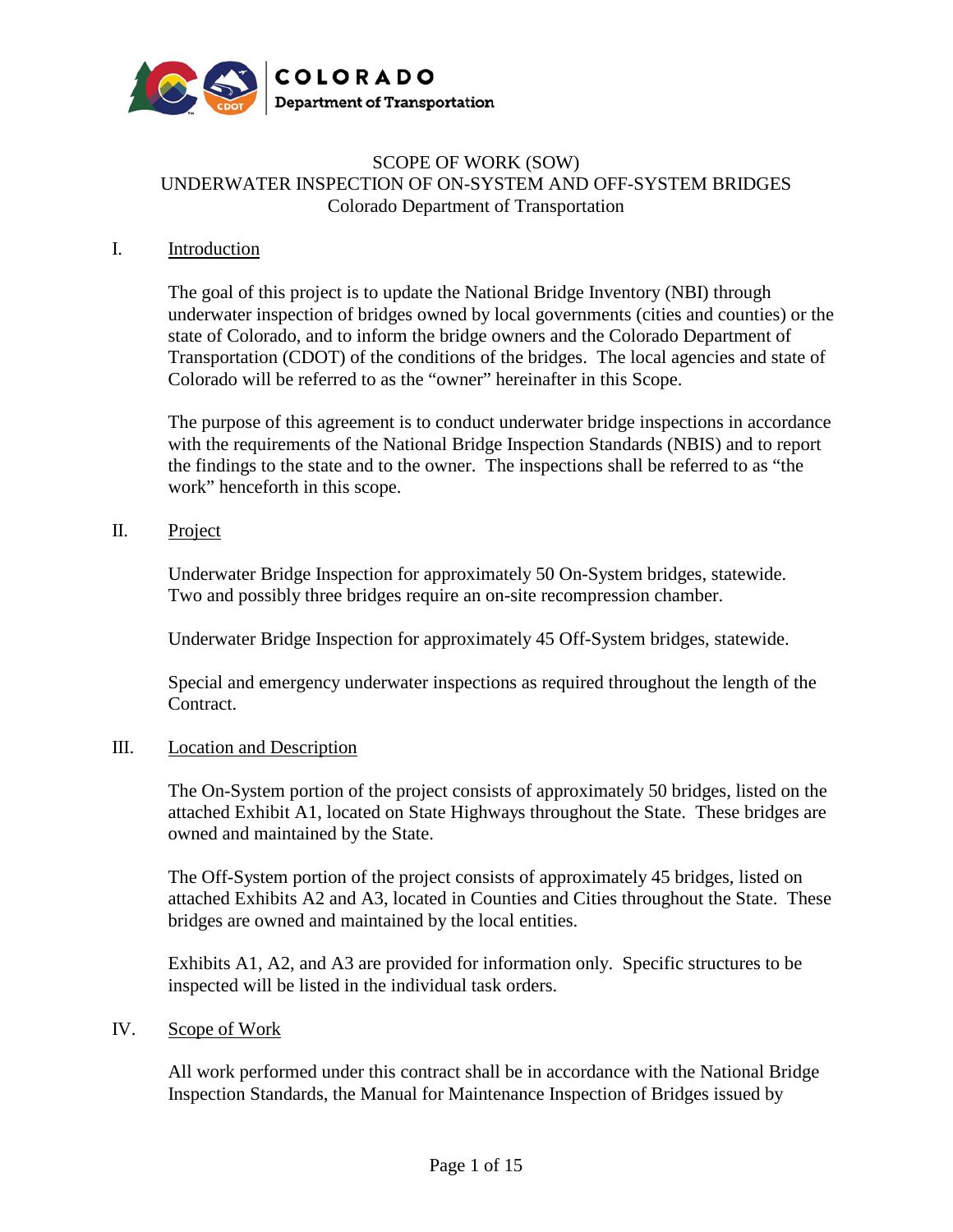

AASHTO and other documents as defined by individual task orders. All diving operations shall be conducted in conformance with the requirements of Subpart T, Commercial Diving Operations, Occupational Safety and Health Administration Standards and any other requirements governing such activities. The Consultant shall supply all equipment, labor, licenses, permits, and insurance necessary for the completion of the work.

The Contract Administrator for the work is:

Michael Collins P.E. Bridge Engineer Colorado Department of Transportation 2829 W. Howard Pl. Denver, Colorado 80204 (303) 757-9309

The bridge inspection engineer for the work is:

Lynn E. Croswell, P.E. Bridge Inspection Engineer Colorado Department of Transportation 2829 W. Howard Pl. Denver, Colorado 80204 (303) 757-9188

Project management activities will be coordinated by:

Anthony Macias, CEPM II Colorado Department of Transportation 2829 W. Howard Pl. Denver, Colorado 80204 (303) 757-9226

Coordination may be required with the following:

**Cities** Counties Railroads Regional Transportation District Corps of Engineers Urban Drainage & Flood Control District (UD & FCD) Federal Emergency Management Agency (FEMA)

V. Underwater Inspection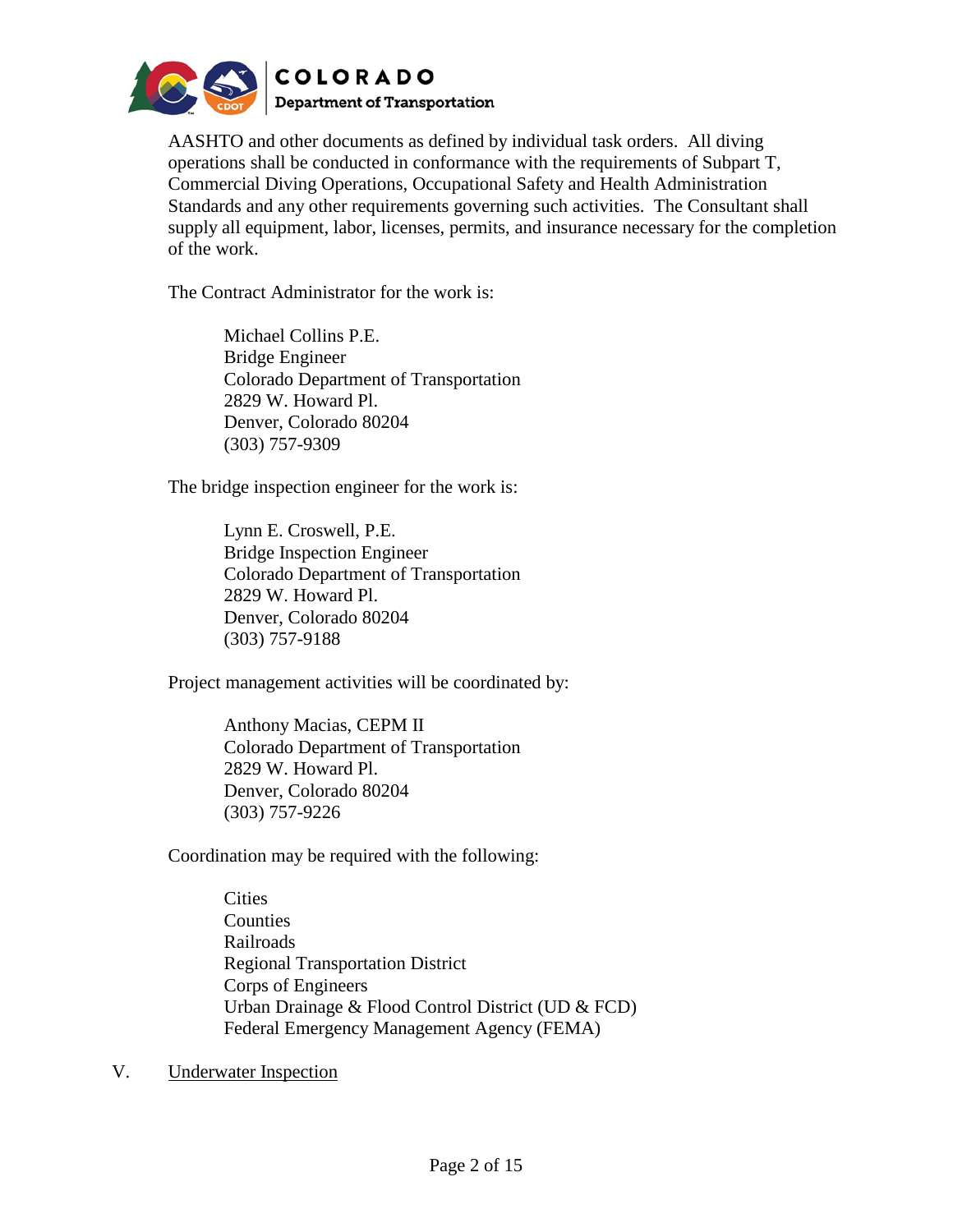

A. The Consultant shall perform a thorough visual and tactile inspection of those piers and abutments more than 3' below the waterline, as authorized by the CDOT representative, of each structure listed in the individual task orders. All piers in the channel with a water depth less than 3' or "dry condition" at the time of inspection shall be visually inspected. The Consultant shall identify quantities and deficiencies for all inspected substructure and foundation elements in accordance with the current edition of the Manual for Bridge Element Inspection. The consultant shall also determine the need for any in-depth inspections that may be required as a result of suspected deficiencies that cannot be identified by visual/tactile inspection.

In addition, inspections shall be performed in accordance with the following references:

- Bridge Inspection Reference Manual (BIRM) -2018 (revision in 2011)
- Colorado Coding Guide (in revision)
- Recording and Coding Guide for Structure Inventory and Appraisal of the Nations Bridges – 1995
- Hydraulic Engineering Circular No:18 (HEC18) -2012
- Other references as specified in the individual task orders

# B. Cleaning

Ten percent of the structure elements shall be well cleaned of any marine growth or other material obstructing detailed inspection to facilitate the inspection. This percentage may vary as directed by the CDOT Project Manager. Piles shall be cleaned in bands approximately one foot wide at the waterline, mud line and midheight. Piers and abutments shall have one foot square areas cleaned at the nose, sides and tail at the waterline, mud line and mid-height. In-depth investigations are not part of this contract. Once identified, a separate contract may be developed to address these needs.

# C. General Element Inspection Description

 The inspection of substructure and foundation elements shall extend from the waterline to the mud line and include, but not be limited to the following:

- 1. Concrete Pile and/or solid Piers: Check all concrete for erosion, wear, abrasion, scaling, spalling, exposure and deterioration of any exposed reinforcing steel, and all cracking.
- 2. Steel Pile and/or Steel Encased Piers: Check all steel for corrosion, misalignment, and loss of section.
- 3. Timber Pile: Check all timber for vermin such as marine borer, shipworm attack, termites, and powder-post beetles, etc.; for evidence of fungus decay;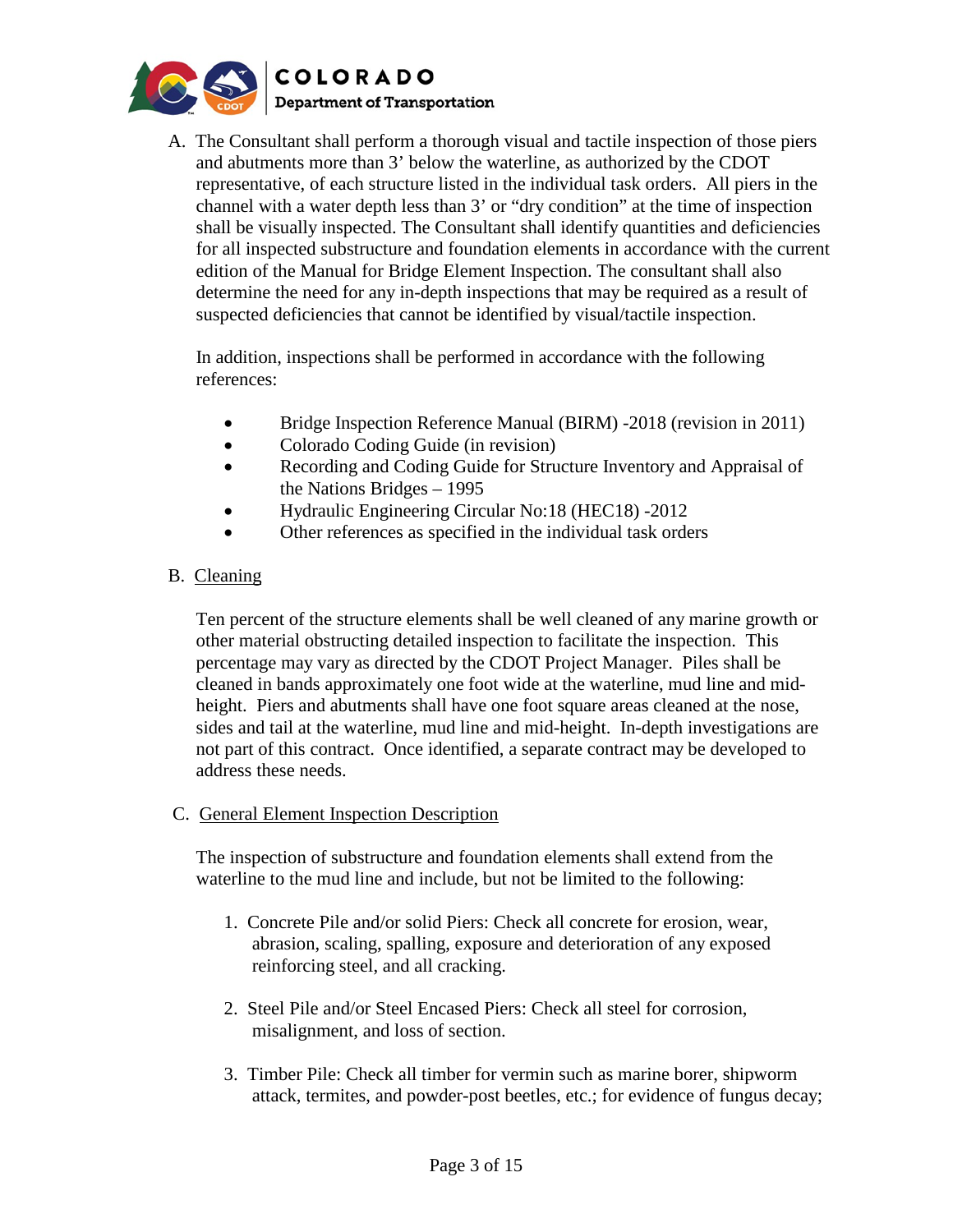

for damage by collision or over stressing; and for excessive weathering. All timber shall be sounded and probed with a heavy-duty 6 inch (min.) blade ice pick or awl.

# D. Blue Mesa Reservoir Bridges

 1. Structures K-06-A and K-07-B: Inspect all concrete surfaces for cracks, discoloration, deformation, scaling and delamination, which could affect structural soundness. Inspect submerged riprap, fills, and foundations for signs of displacement or erosion. See Attachment 1 for additional information concerning these bridges.

Inspection of rock bolt area and integrity testing of bolts (one location only at Str. K-07-B, Pier 7). The rock bolts shall be tested by striking the bolt end and retainer plate with a hammer. Other methods may be considered, but must be approved by the CDOT Project Manager. At least 25 percent of the rock bolts shall be tested from a representative sample of the 55 foot vertical by 60 foot horizontal rock bolted area. The plans for Str. K-07-B indicate that 5,000 linear feet of rock bolts of an unknown length were installed in a 48'V x 34'H area. The bolt pattern is irregular. Each bolt inspected shall to be tagged with the underwater inspection date to assist in future location and categorizing of tested bolts.

Provisions shall be made to accommodate CDOT and Federal Highway Administration (FHWA) personnel during the inspections. No underwater diving provisions need to be made for CDOT or FHWA personnel.

# THESE TWO BRIDGES REQUIRE AN ON-SITE RECOMPRESSION **CHAMBER**

2. The Engineer in charge of the inspections shall supply a Daily Diving Report to the CDOT Project Manager via email or other format as approved by the CDOT Project Manager. This report should include a brief summary of which bridges and substructure units were inspected that day.

# E. Sounding Measurement and Channel Profile data.

Depth soundings and channel profile survey shall be collected between 200' upstream and 200' downstream. Enough data should be collected to generate an accurate channel and topographical profile. At a minimum, depth soundings shall be taken around each pier, along the fascia, and at 100' and 200' intervals upstream and downstream. Channel profile or sounding measurements shall be obtained using echo sounding, sonar, or hydrographic survey technology unless water conditions preclude the use of a boat, in which case sounding poles or lead lines may be utilized. Elevations shall be referenced to the brass cap located on the bridge or other point of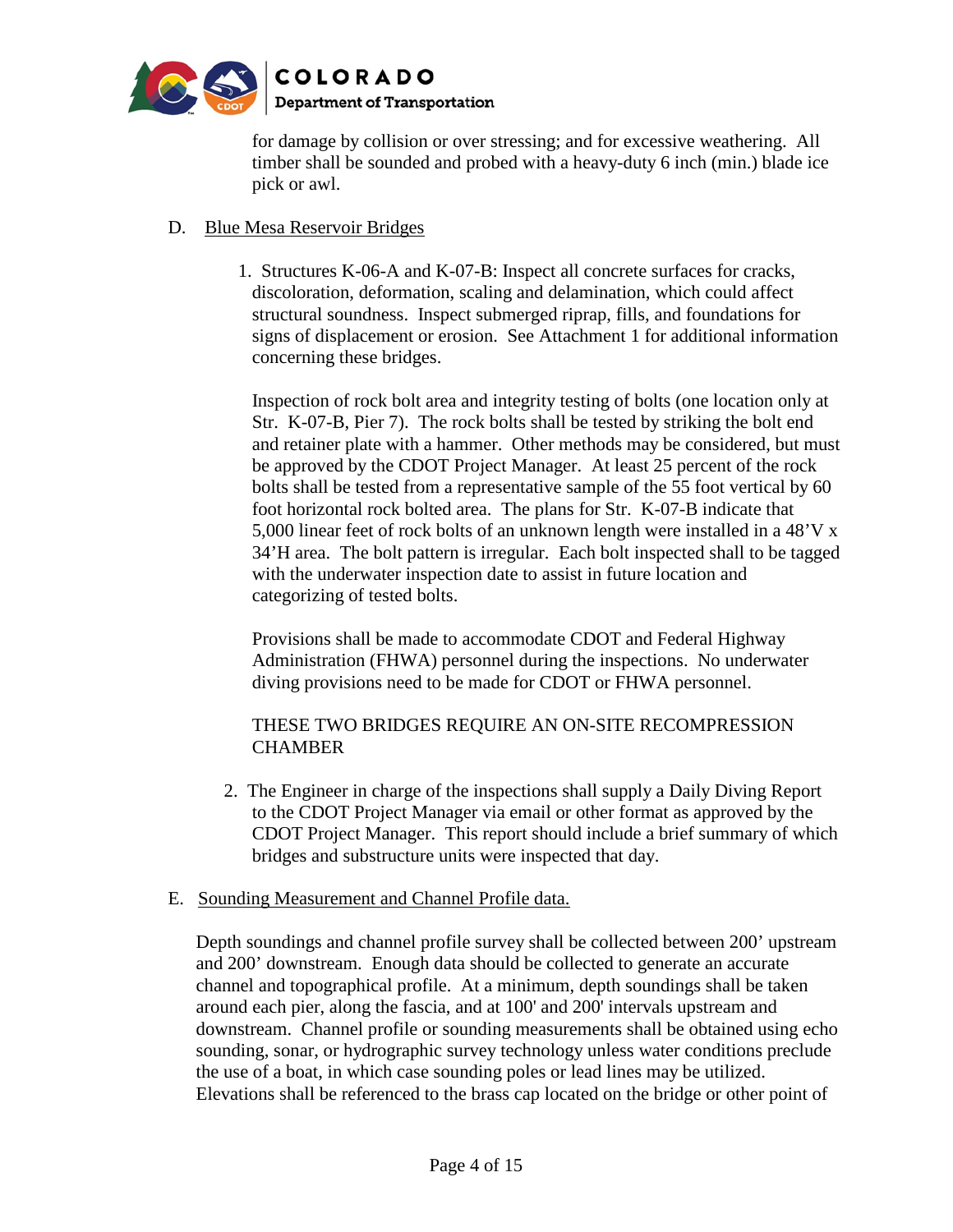

known elevation, such as a bridge seat if a brass cap is not present and shall be identified on the Channel Profile sheet.

The channel bottom, particularly around piers and abutments, shall be probed and the presence, size and condition of any riprap shall be noted.

# F. Photographs and Imagery:

- 1. Digital color photography shall be utilized to document underwater conditions. A "clear water" box shall be available on site for use if needed to secure photographs. The following site photographs shall be taken at a minimum:
	- View upstream
	- View downstream
	- Typical pier (for each representative pier configuration inspected)
	- Bridge Elevation upstream
	- Bridge Elevation downstream
	- Both Embankments under the bridge
	- All CS3 and CS4 deficiencies
	- Arial photography may be used if approved by the CDOT Project Manager
- 2. Underwater sonar imaging and 3-D laser scanning techniques may be required at the Blue Mesa Reservoir structure piers as requested by the CDOT Project Manager.

# G. Scour and Undermining

All exposed footings need to be recorded and documented. Measurements need to be obtained for all toe exposure height and undermining. Pile sizes, configuration, and lengths need to be taken for all exposed piles. Information should be sufficient for use in a structural or scour analysis if requested by CDOT. Coding and inspection shall be in accordance with NBIS and HEC 18 Manual. All scour cones and holes should be described using a radius and depth.

# H. Dangerous or Critical Situation

If a dangerous or critical situation exists, in the opinion of the Inspection Team Leader, the CDOT Project Manager and the Bridge Inspection Engineer shall immediately be notified of the situation and follow up with a written report of the incident.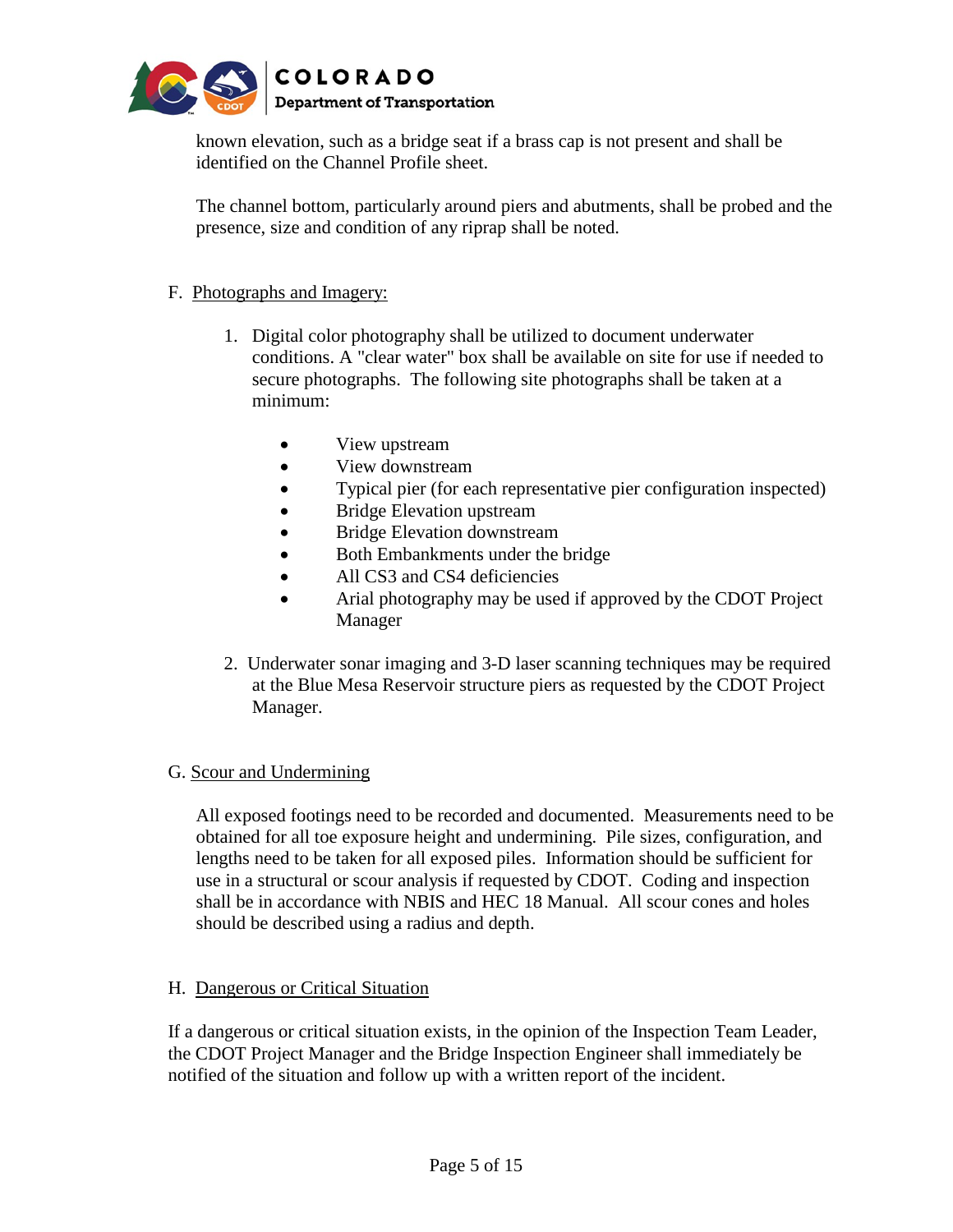

### VI. Schedule

The Consultant shall submit a proposed schedule of inspections to the CDOT Project Manager at least five days prior to commencement of inspection work. The Consultant shall also inform the State of any changes to the proposed schedule. Schedules will be as specified in the individual task orders.

### VII. Personnel

 Detailed resumes of each inspection team member shall be submitted to the CDOT Project Manager for approval prior to beginning work.

Qualifications of inspection personnel shall conform to the requirements of the NBIS and the following:

- A. The Engineer in charge of the inspections and in responsible charge of the preparation of the inspection reports must possess a Colorado Professional Engineer license.
- B. The Team Leader must meet the following requirements:
	- 1. Have a minimum of five years of experience in underwater structure inspection assignments in a responsible capacity.
	- 2. Meet the qualifications of a bridge inspector and underwater bridge inspector in accordance with the NBIS requirements.
	- 3. Be certified by the Association of Diving Contractors International (ADCI) as a surface supplied air diver.
- C. The Diver must meet the following requirements:
	- 1. Have a minimum of two years of experience in underwater structure inspection.
	- 2. Meet the qualifications of an underwater bridge inspector in accordance with the NBIS requirements.
	- 3. Be certified by the Association of Diving Contractors International (ADCI) as a surface supplied air diver.

### VIII. Deliverables

 All deliverables shall be submitted in electronic format. Deliverables will include a separate standalone final report for each bridge, input of all data into AASHTOWare Bridge Management software (BrM) and electronic files used to create the standalone report.

The standalone final report must meet the following requirements: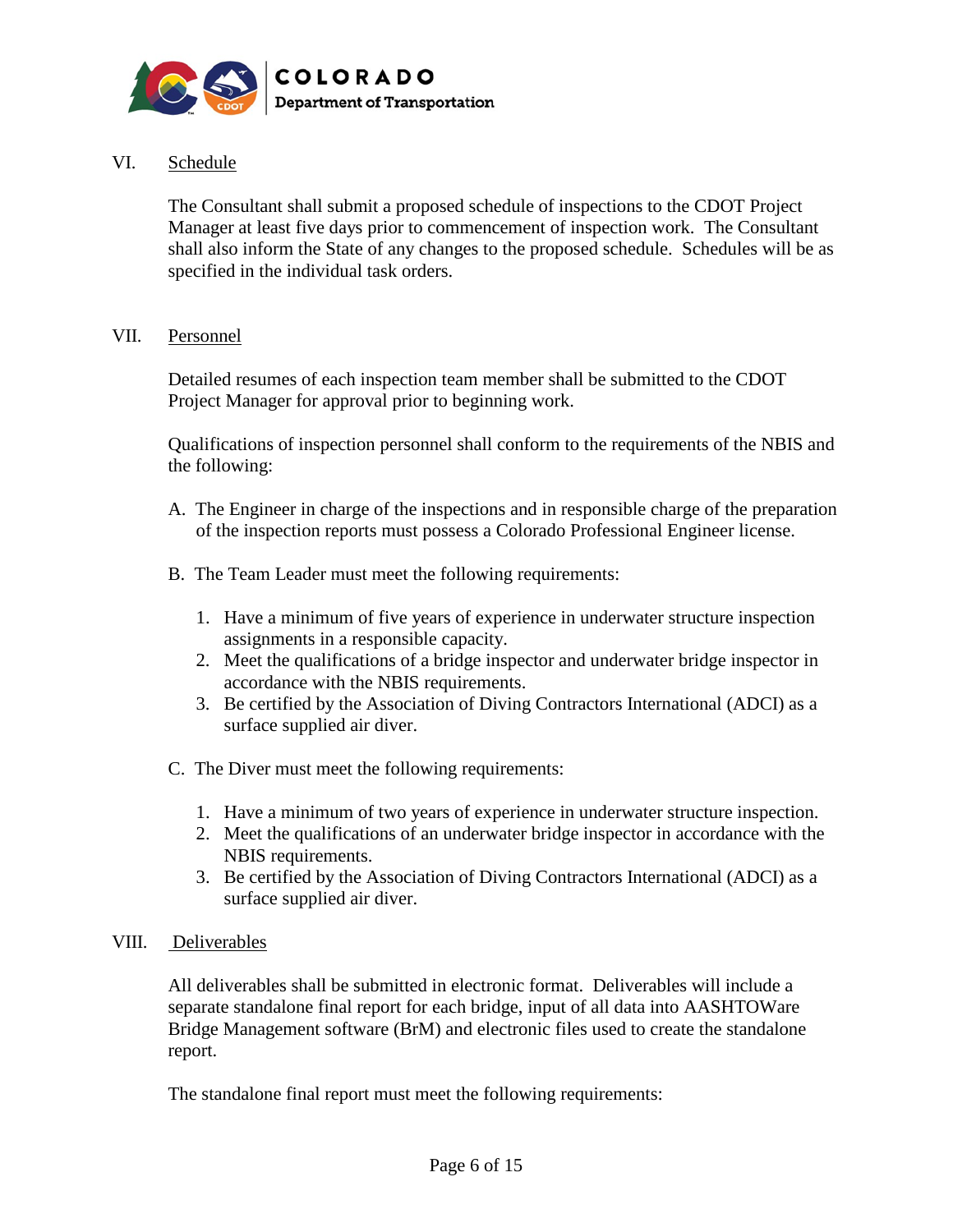

- The report must be sealed by the engineer of record and signed by the team leader.
- The report shall include the minimum photograph requirements documenting the site (as described above).
- Description of the condition of the bridge units inspected.
- Appropriate element coding for each element below the waterline.
- Fascia sounding measurements, and a channel profile/contour drawing (as described above). Plots should include both an elevation and plan view of the bridge channel (both depths & elevations shall be included when possible). The fascia profile measurements must be included in a separate table in the report for comparison during a high flow event.
- Underwater Procedures in accordance with "Metrics for the Oversite of the National Bridge Inspection Program" May 2017. Any special access notes required for performing the underwater inspection must be included.
- Recommendations for repairs or further investigations shall be included as appropriate.
- Coding for all deficiencies and quantities on all elements inspected below the waterline.

Electronic seed file submittal shall include the following at a minimum:

- .DGN or .DWG files used to create the profiles and contours for the channel
- All excel files used to create the report
- IX. Insurance

Before starting work, the Firm shall submit evidence of the required insurance coverage as specified in the contract.

### X. Method of Payment

These contracts will be paid for on a cost plus fixed fee basis. The consulting firm will bill for their actual costs, using the negotiated rates, incurred while performing the work. Consultants will bill monthly and include a project status update with each billing.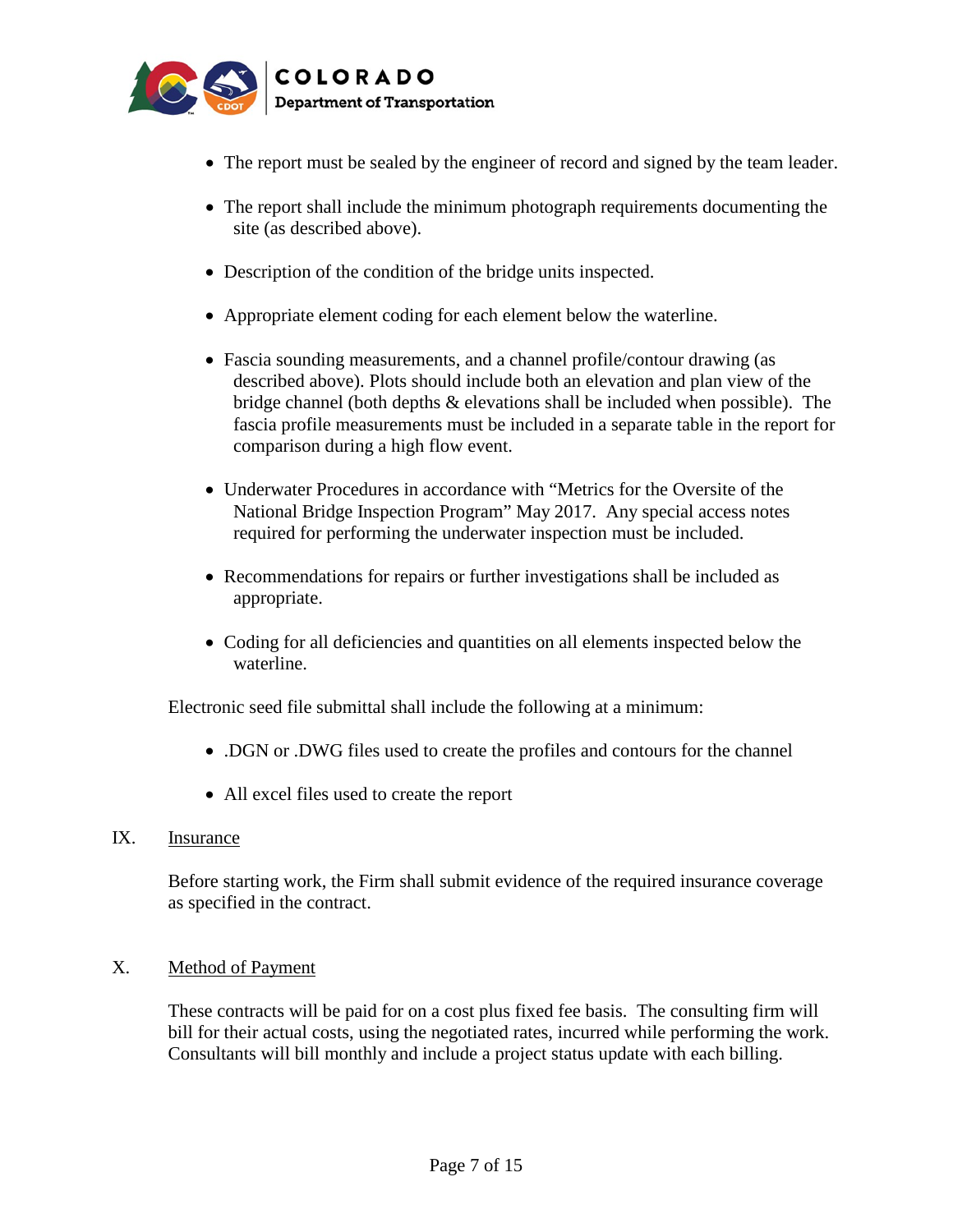

# XI. Duration of Work

The work shall commence on the date specified in the notice to proceed and shall be completed as specified in the individual task orders.

Special and emergency underwater inspections will be conducted under separate task orders, when and if needed, through the end of the contract.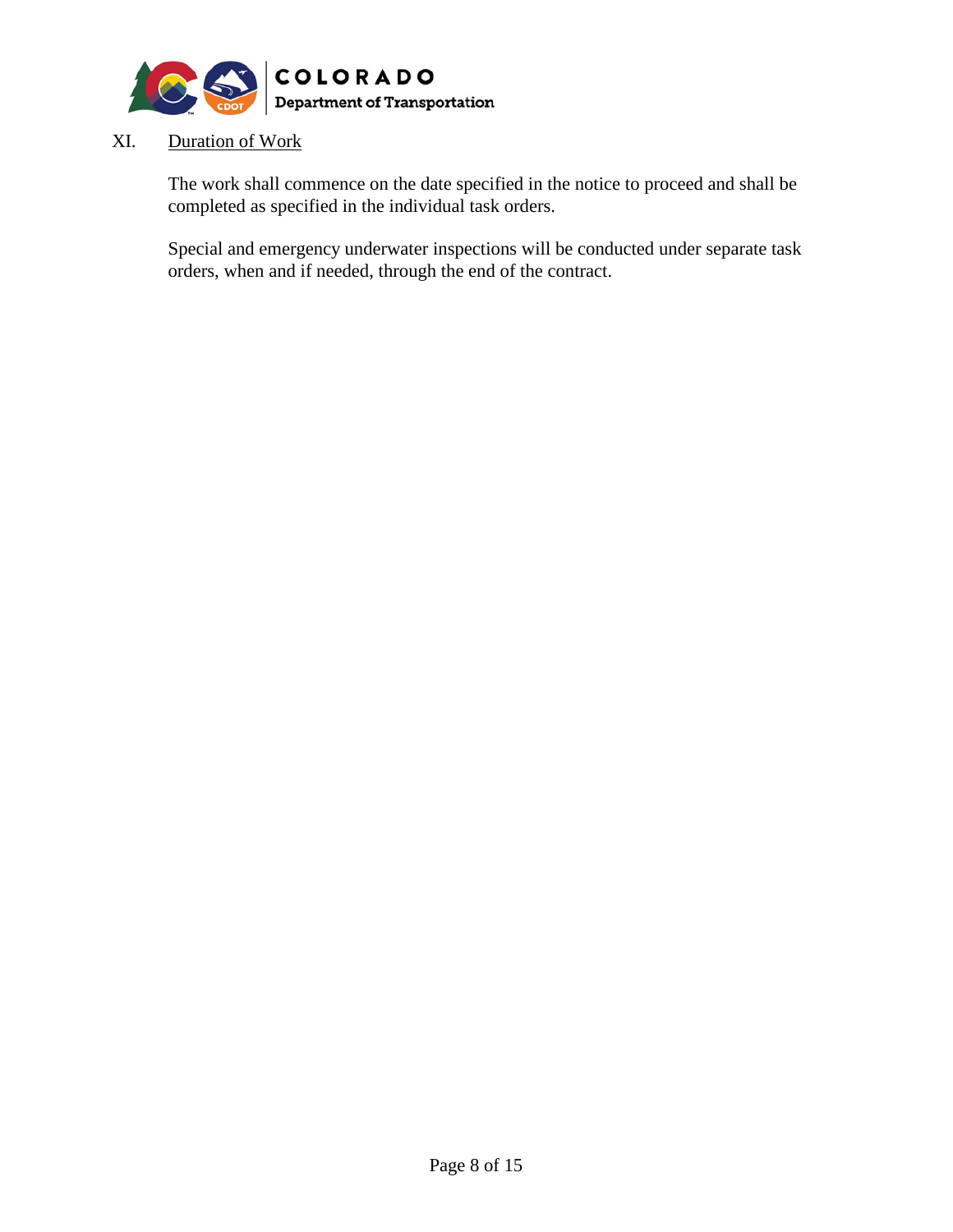

# EXHIBIT A1 ON-SYSTEM BRIDGES

| Insp in<br><b>MIN</b><br>2016<br>2, 3, 4<br>6'/4'<br>14'/4'<br>2, 3, 4, 5<br>S.V.<br>1, 2, 3, 4<br>6'/1'<br>$8'$ /1'<br>2, 3, 4<br>9'/0'<br>6'/0'<br>5'/4'<br>12' / 3'<br>5, 6, 7<br>11' / 5'<br>5, 6, 7<br>6'/0' | Tot $#$<br><b>DPTH SSU's</b><br>6<br>6<br>$\overline{4}$<br>5<br>$\mathfrak{Z}$<br>$\overline{4}$<br>5<br>9<br>9<br>3       |
|-------------------------------------------------------------------------------------------------------------------------------------------------------------------------------------------------------------------|-----------------------------------------------------------------------------------------------------------------------------|
|                                                                                                                                                                                                                   |                                                                                                                             |
|                                                                                                                                                                                                                   |                                                                                                                             |
|                                                                                                                                                                                                                   |                                                                                                                             |
|                                                                                                                                                                                                                   |                                                                                                                             |
|                                                                                                                                                                                                                   |                                                                                                                             |
|                                                                                                                                                                                                                   |                                                                                                                             |
|                                                                                                                                                                                                                   |                                                                                                                             |
|                                                                                                                                                                                                                   |                                                                                                                             |
|                                                                                                                                                                                                                   |                                                                                                                             |
|                                                                                                                                                                                                                   |                                                                                                                             |
|                                                                                                                                                                                                                   |                                                                                                                             |
|                                                                                                                                                                                                                   |                                                                                                                             |
|                                                                                                                                                                                                                   |                                                                                                                             |
| 3, 4<br>9'/5'                                                                                                                                                                                                     | $\overline{4}$                                                                                                              |
| N. CHAN COLO R. $2, 3$<br>$4'$ /0'                                                                                                                                                                                | $\overline{4}$                                                                                                              |
| $3'$ /1'<br>N. CHAN COLO R. $2, 3$                                                                                                                                                                                | $\overline{4}$                                                                                                              |
| 8' / 2'                                                                                                                                                                                                           | $\overline{4}$                                                                                                              |
| 5' / 4'                                                                                                                                                                                                           | $\overline{4}$                                                                                                              |
| $2, 3, 4, 5, 6, 7, 811'$ /3' 9                                                                                                                                                                                    |                                                                                                                             |
| $2, 3, 4, 5, 6, 7, 8, 11'$ /6' 9                                                                                                                                                                                  |                                                                                                                             |
| 2, 6<br>$10'/6$ , 9                                                                                                                                                                                               |                                                                                                                             |
| 2, 6, 7<br>$15'/3$ ' 9                                                                                                                                                                                            |                                                                                                                             |
| 2, 3, 4<br>$7'$ /4'                                                                                                                                                                                               | 5                                                                                                                           |
| 2, 3, 4<br>13' / 4'                                                                                                                                                                                               | 5                                                                                                                           |
| 7/1                                                                                                                                                                                                               | 5                                                                                                                           |
|                                                                                                                                                                                                                   |                                                                                                                             |
| $9'$ /1'                                                                                                                                                                                                          | 6                                                                                                                           |
| 12' / 4'                                                                                                                                                                                                          | 6                                                                                                                           |
| 9' / 5'                                                                                                                                                                                                           | 6                                                                                                                           |
| 8' / 2'                                                                                                                                                                                                           | 6                                                                                                                           |
| $14'/11'$ 6                                                                                                                                                                                                       |                                                                                                                             |
| $11'/8$ ' 8                                                                                                                                                                                                       |                                                                                                                             |
| 4'/0'                                                                                                                                                                                                             | 5                                                                                                                           |
| 8' / 6'                                                                                                                                                                                                           | $\overline{4}$                                                                                                              |
| 7'/0                                                                                                                                                                                                              | 5                                                                                                                           |
| 10'/5'                                                                                                                                                                                                            | 6                                                                                                                           |
| $7'$ /6'                                                                                                                                                                                                          | 4                                                                                                                           |
| 6'/4'                                                                                                                                                                                                             | $\overline{2}$                                                                                                              |
| 4'/3'                                                                                                                                                                                                             | 5                                                                                                                           |
| 6' / 4'                                                                                                                                                                                                           | 8                                                                                                                           |
| 12' / 6'                                                                                                                                                                                                          | 11                                                                                                                          |
| 2, 3<br>3, 4<br>2, 3<br>1, 2                                                                                                                                                                                      | 2, 3, 4<br>2, 3, 4, 5<br>3, 4, 5<br>2, 3<br>2, 3, 4<br>3, 4, 5<br>2, 3, 4<br>3, 4, 5<br>2, 3, 4<br>2, 3, 4, 5, 6<br>7, 8, 9 |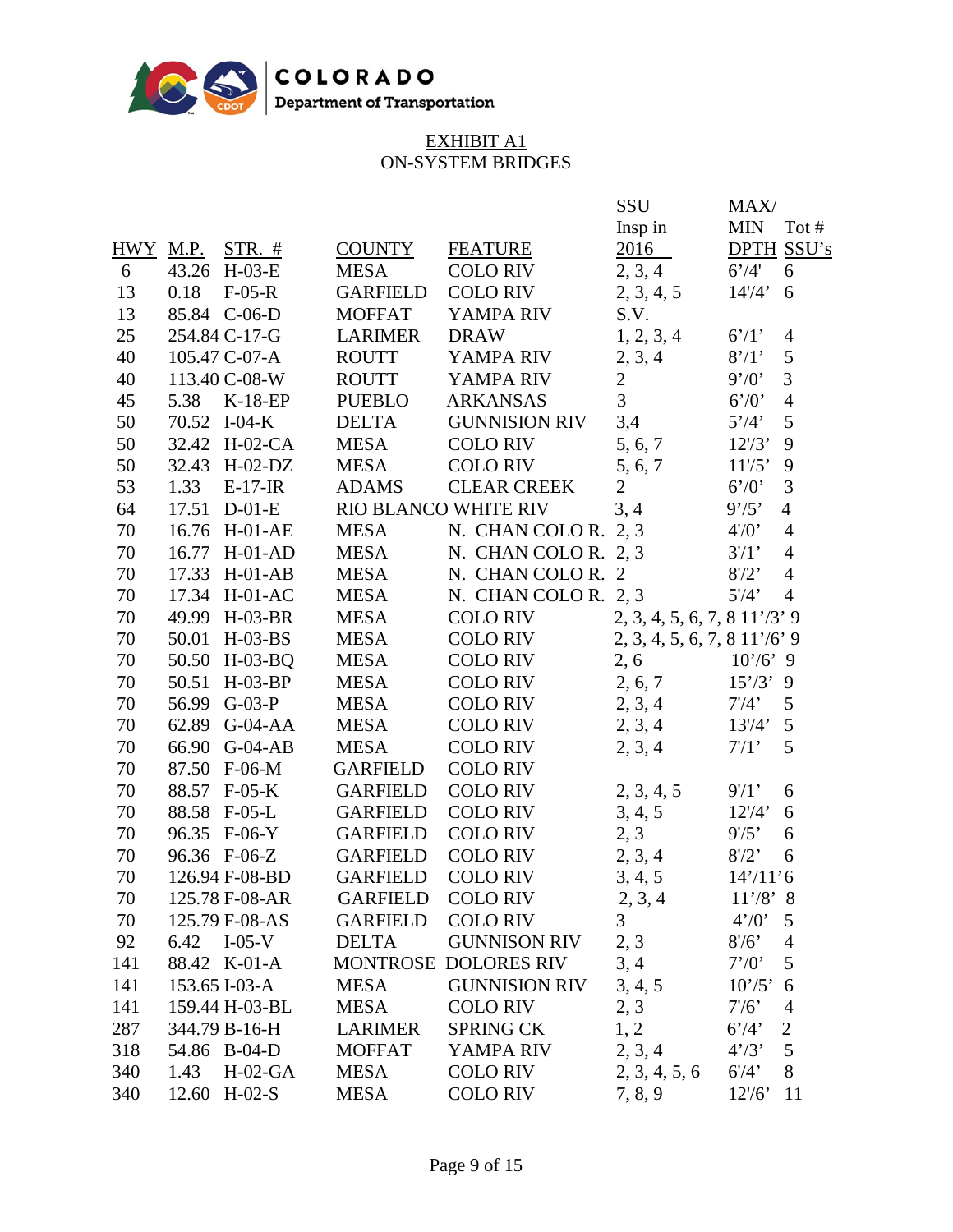

| 340 | $12.29$ H-02-R   | <b>MESA</b> | REDLANDS CANAL 1, 2 |            | $8'/7$ 2   |  |
|-----|------------------|-------------|---------------------|------------|------------|--|
| 340 | 12.29 H-02-GB    | <b>MESA</b> | REDLANDS CANAL 1, 2 |            | $4'/0'$ 2  |  |
| 340 | 12.61 H-02-GC    | <b>MESA</b> | COLO RIV            | 7.8.9      | $8'/5'$ 11 |  |
|     | 550 21.93 O-05-J |             | LA PLATA ANIMAS RVR | 1, 2, 3, 4 | $8'/3'$ 4  |  |

43 Bridges Total No. SSU inspected in  $2016 = 114$ 

(S.V. = Site Visit Only at time of 2016 inspection)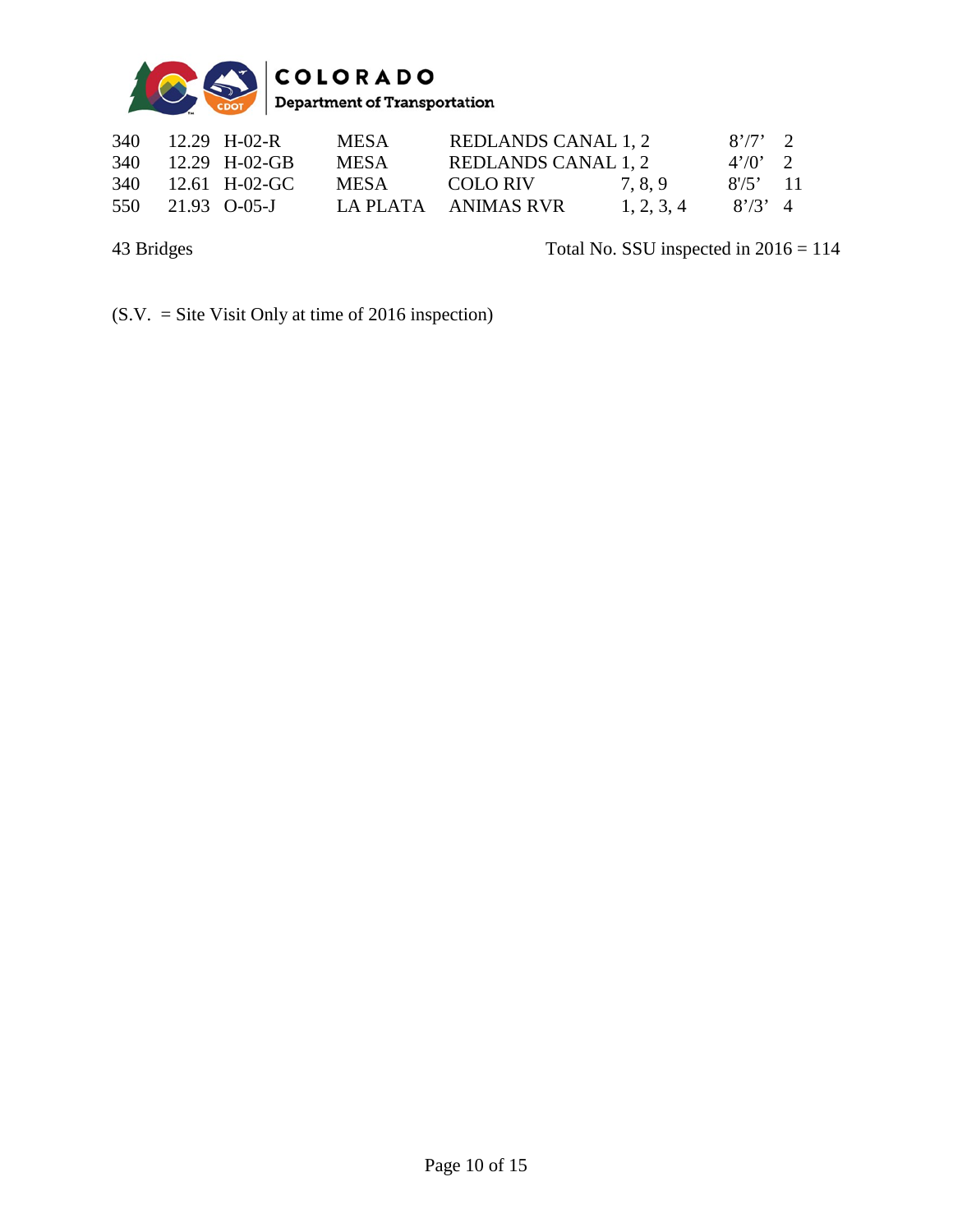

### EXHIBIT A2 OFF-SYSTEM COUNTY BRIDGES

|                        |                   |                         | SSU<br>Insp in | MAX/<br><b>MIN</b><br>Tot #      |
|------------------------|-------------------|-------------------------|----------------|----------------------------------|
| $STR.$ #               | <b>COUNTY</b>     | <b>FEATURE</b>          | 2016           | DPTH SSU's                       |
| ADA124-9.848           | <b>ADAMS</b>      | <b>S. PLATTE RIV</b>    | 2, 3, 4        | 5'/4'<br>5                       |
| ADA097-07.4N048        | <b>ADAMS</b>      | <b>S. PLATTE RIV</b>    | 2, 3           | 6'/1'<br>$\overline{4}$          |
| DEL2200R-120-44A DELTA |                   | <b>GUNNISON RIV</b>     | 2, 3           | $5'$ /2'<br>$\overline{4}$       |
| DEL65OR-2.8-35A        | <b>DELTA</b>      | <b>GUNNISON RIV</b>     |                |                                  |
| CHA191-01.57           | <b>CHAFFEE</b>    | <b>ARKANSAS RIV</b>     | 1, 2           | 3<br>4'/2'                       |
| EAG-301-15.6A          | <b>EAGLE</b>      | <b>COLO RIV</b>         | S.V            | 5<br>$4'$ /2'                    |
| EAG-301-23.5A          | <b>EAGLE</b>      | <b>COLO RIV</b>         | 2, 3           | $2'$ /0'<br>$\overline{4}$       |
| EAG-301-27.7A          | <b>EAGLE</b>      | <b>COLO RIV</b>         | 2, 3           | $5'$ /0'<br>$\overline{4}$       |
| EAG-028-03.6A          | <b>EAGLE</b>      | <b>COLO RIV</b>         | $\overline{2}$ | $\overline{3}$<br>$5\frac{7}{0}$ |
| GAR323-01.43           | <b>GARFIELD</b>   | <b>COLO RIV</b>         | $\overline{2}$ | 3<br>9'/0'                       |
| GAR301-00.71           | <b>GARFIELD</b>   | <b>COLO RIV</b>         | 2, 3           | $15'$ /7'<br>$\overline{4}$      |
| GAR300-00.80           | <b>GARFIELD</b>   | <b>COLO RIV</b>         | $\overline{c}$ | 3<br>9' / 0'                     |
| GAR109-01.44           | <b>GARFIELD</b>   | <b>ROARING FK RIV</b>   | $\overline{2}$ | $\overline{3}$<br>6'/0'          |
| GAR311-12.69           | <b>GARFIELD</b>   | <b>COLO RIV</b>         | $\overline{2}$ | $\overline{3}$<br>$7'$ / $0$ '   |
| GAR311-12.54-A         | <b>GARFIELD</b>   | <b>COLO RIV</b>         | 1, 2           | $\overline{2}$<br>11'/0'         |
| 049001100.1005A        | <b>GRAND</b>      | <b>COLO RIV</b>         | 2, 3           | $5\frac{7}{3}$<br>$\overline{4}$ |
| 067032200.40036        | <b>LA PLATA</b>   | <b>LOS PINOS RIV</b>    | 1, 2           | 5'/3'<br>3                       |
| LR13E-0.3-24E          | <b>LARIMER</b>    | <b>LOVE CANAL</b>       | 1, 2, 3        | 3<br>4'/4'                       |
| LOG7.4-36.8-1          | <b>LOGAN</b>      | <b>PAWNEE CREEK</b>     | 2, 3           | $\overline{4}$<br>8/6            |
| LOG29.5-12.551A        | <b>LOGAN</b>      | <b>S. PLATTE RIV</b>    | $\overline{2}$ | 3<br>12'/0'                      |
| MESA-G.8-39.1          | <b>MESA</b>       | <b>COLO RIV</b>         | 2, 3, 4, 5     | $6^{7}3$<br>6                    |
| MESA-V.5-45.3A         | <b>MESA</b>       | <b>COLO RIV</b>         | 2, 3, 4        | 5<br>8'/4'                       |
| MESA-I.9-39.4A         | <b>MESA</b>       | <b>COLO RIV</b>         | 2, 3           | 7'/2'<br>$\overline{4}$          |
| MOF17-13.35            | <b>MOFFAT</b>     | YAMPA RIV               | $\overline{2}$ | 3<br>5'/0'                       |
| MOF19-01.19            | <b>MOFFAT</b>     | YAMPA RIV               | $\overline{2}$ | $\overline{3}$<br>$5'$ /0'       |
| MOF53-08.35-A          | <b>MOFFAT</b>     | YAMPA RIV               | $\overline{2}$ | $\overline{3}$<br>5'/0'          |
| MG3-1.0-Y.5            | <b>MORGAN</b>     | <b>INLET CANAL</b>      | $\overline{2}$ | 3<br>5'/0'                       |
| RIOB-077-00.49         | <b>RIO BLANCO</b> | <b>WHITE RIV</b>        | 2, 3           | 3<br>7'/5'                       |
| RIOB-202-00.21         | <b>RIO BLANCO</b> | <b>WHITE RIV</b>        | 2, 3           | 8'/2'<br>$\overline{4}$          |
| RGDN05-05.00W          | <b>RIO GRANDE</b> | <b>RIO GRAND RIV</b>    | 1, 2, 3        | $5\frac{7}{5}$<br>3              |
| 107017900.80903        | <b>ROUTT</b>      | YAMPA RIV               | 2, 3           | $6^{7}3$<br>$\overline{4}$       |
| 107020500.30902        | <b>ROUTT</b>      | YAMPA RIV               | 2, 3           | 14'/0<br>4                       |
| WEL 035.0-062.0A       | <b>WELD</b>       | POUDRE RIV              | 1, 2           | 3<br>8' / 7'                     |
| WEL 029.0-062.0B       | <b>WELD</b>       | POUDRE RIV              | $\overline{2}$ | 3<br>6''                         |
| WEL087.0 042.5B        | <b>WELD</b>       | <b>JACKSON LK INLET</b> |                |                                  |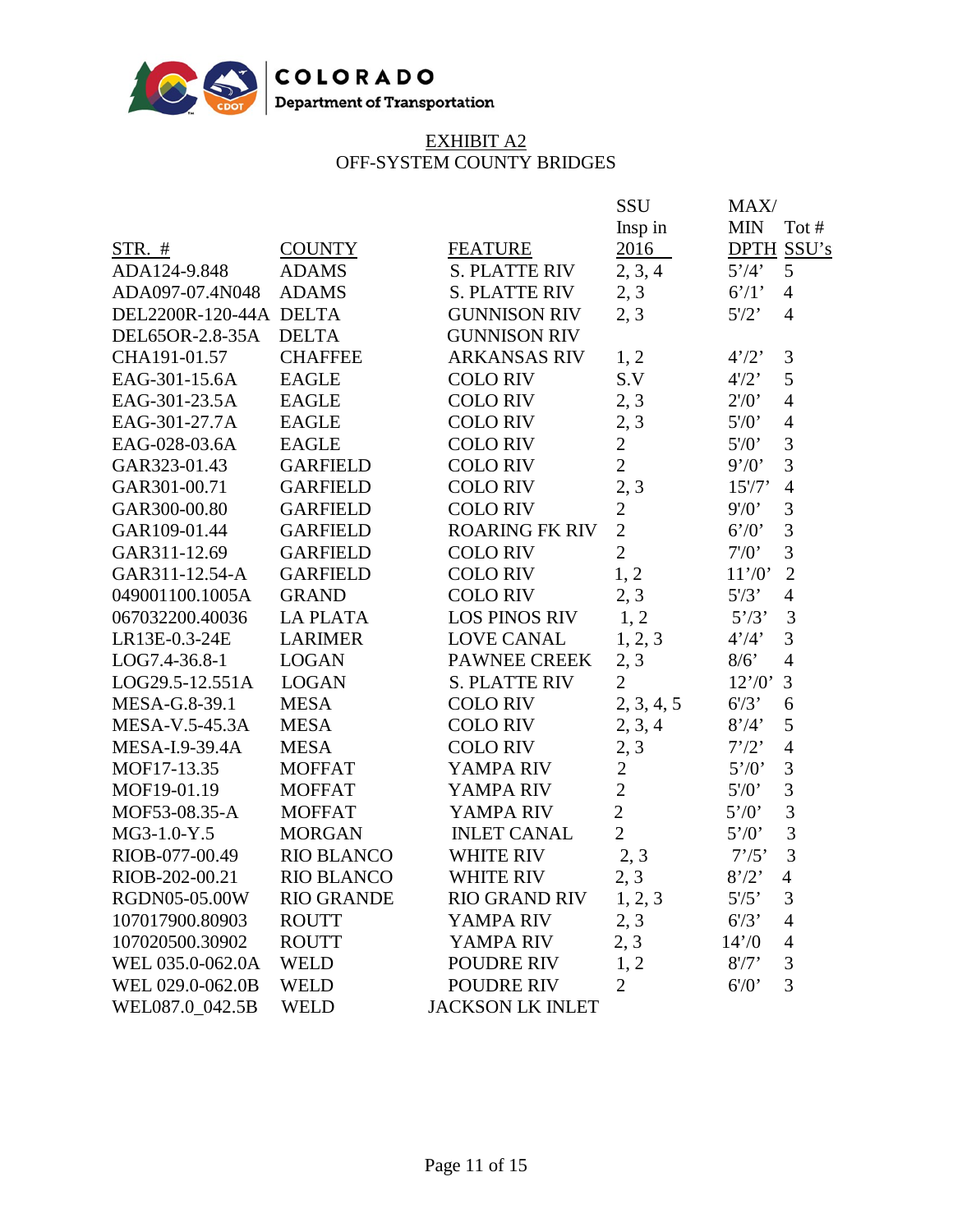

35 Bridges Total No. SSU inspected in 2016 = 59

 $(S.V. = Site Visit Only)$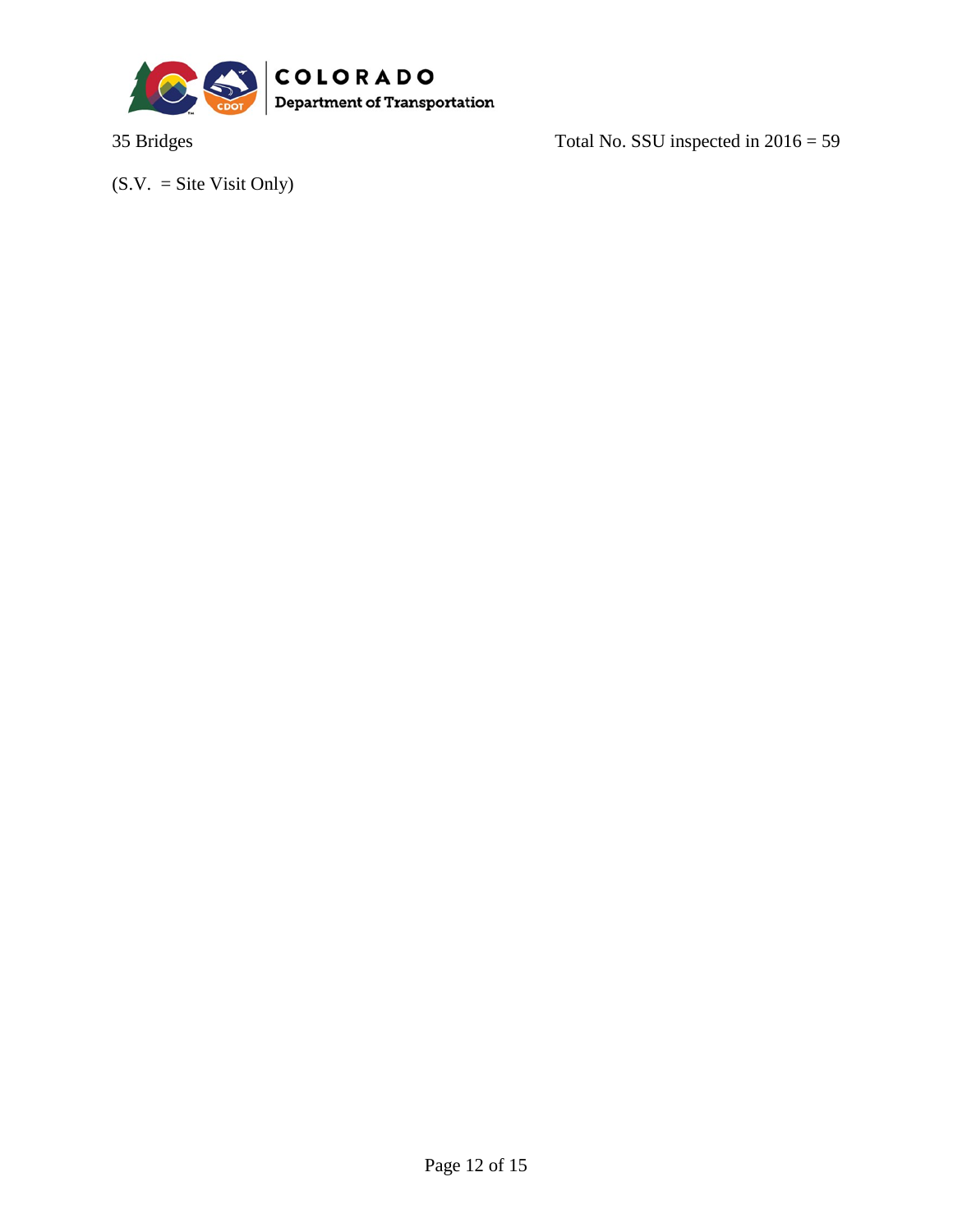

# EXHIBIT A3

# Provided for information only COLORADO DEPARTMENT OF TRANSPORTATION UNDERWATER BRIDGE INSPECTION OFF-SYSTEM CITY BRIDGES

|                               |                                |                          | SSU           | MAX/       |                |
|-------------------------------|--------------------------------|--------------------------|---------------|------------|----------------|
|                               |                                |                          | Insp in       | <b>MIN</b> | Tot $#$        |
| $STR. \#$                     | <b>CITY</b>                    | <b>FEATURE</b>           | 2016          | DPTH SSU's |                |
| BOLD-39-N63RD-A BOULDER       |                                | <b>FEEDER DITCH</b>      | 1, 2, 3       | 8' / 8'    | 3              |
| <b>GLNWD-DEVEREU GARFIELD</b> |                                | <b>COLO RIV</b>          | 2, 3          | 7'/5'      | $\overline{4}$ |
| GRJ-23.08-E.76                | <b>GRAND JUNCTION COLO RIV</b> |                          | 2, 3, 4       | 11'/2'     | -7             |
| $D-02-PR-150$                 | <b>DENVER</b>                  | <b>S. PLATTE RIV</b>     | S.V.          | $3'$ /1'   | $\overline{4}$ |
| <b>GLNWD-27TH ST</b>          | <b>GLENWOOD SPG</b>            | <b>ROARING FK RIV</b>    | 2.3           | $5'$ /0'   | $\overline{4}$ |
| PUEMAL-0.1-MALL PUEBLO        |                                | UNNAMED DRAIN 1, 2, 3    |               | 4'/3'      | 3              |
| SALOOF-00.95                  | <b>CHAFFEE</b>                 | <b>ARKANSAS RIV</b>      | $\mathcal{D}$ | 4'/0'      | 3              |
| TNTH5-0.9-36-A                | <b>TIMNATH</b>                 | <b>CACHE LA POUDRE 2</b> |               | 4'/0'      | 3              |

8 Bridges Total No. SSU inspected in 2016 = 15

 $(S.V. = Site Visit Only)$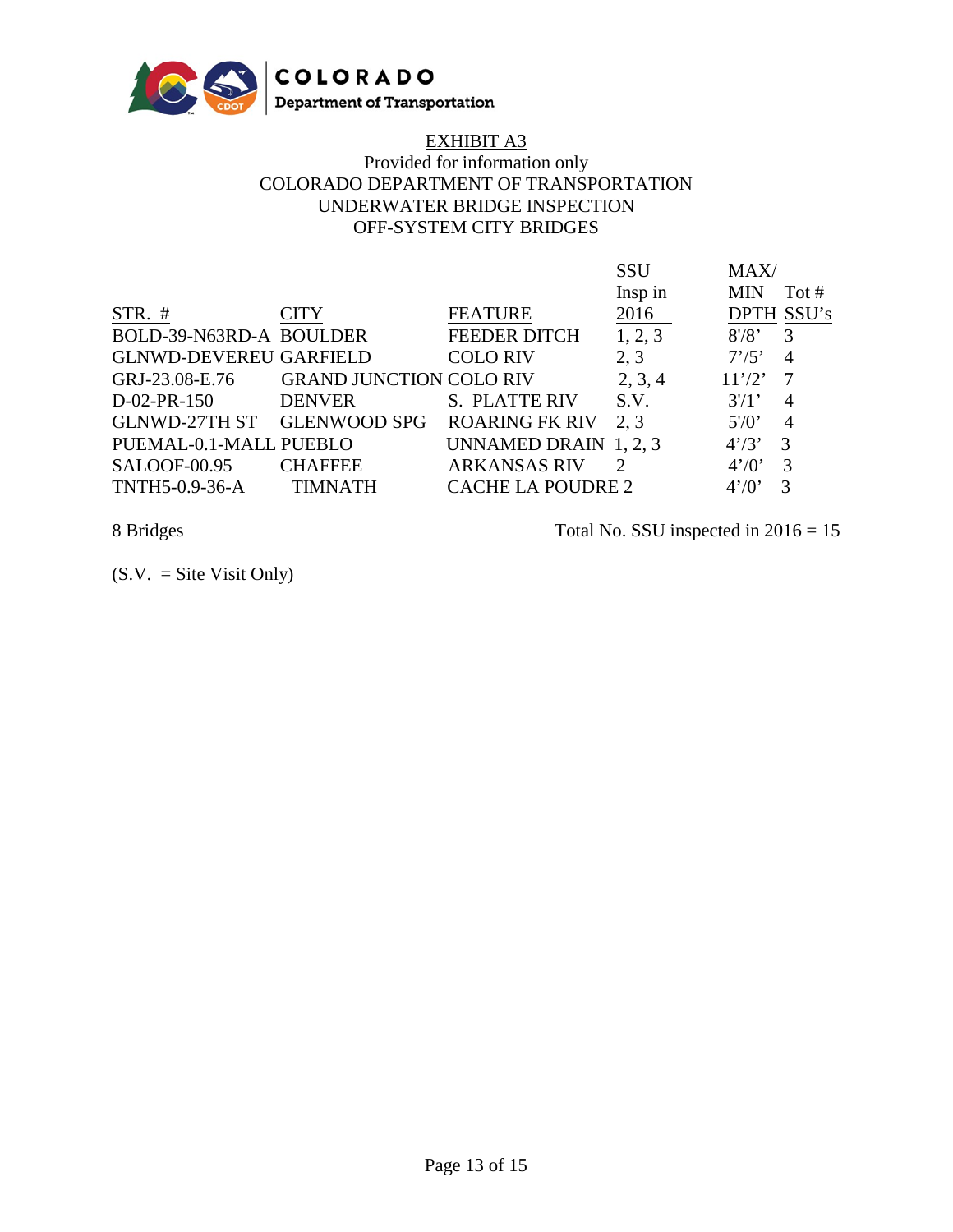

# ATTACHMENT 1

Provided for information only

BLUE MESA RESERVOIR WATER ELEVATIONS & MISC. INFORMATION



### Data from<http://bluemesa.water-data.com/>

In 2016, a total of 13 piers for these bridges required diving.

The plans for the project that constructed the bridges, Project No. CC 40-0006-26, indicate the approximate groundline elevations of those piers to be as follows:

| Str. K-07-A | Str. $K-07-B$ |             |             |
|-------------|---------------|-------------|-------------|
| Pier 3 7461 | Pier 3 7461   | Pier 6 7370 | Pier 9 7458 |
| Pier 4 7375 | Pier 4 7431   | Pier 7 7437 |             |
| Pier 5 7422 | Pier 5 7409   | Pier 8 7456 |             |
| Str. K-08-C |               |             |             |
| Pier 3 7461 |               |             |             |
| Pier 4 7461 |               |             |             |

The lowest elevation of the rock bolts at Pier 7 is approximately 7332+/-. The maximum dive at low water is about 140'.